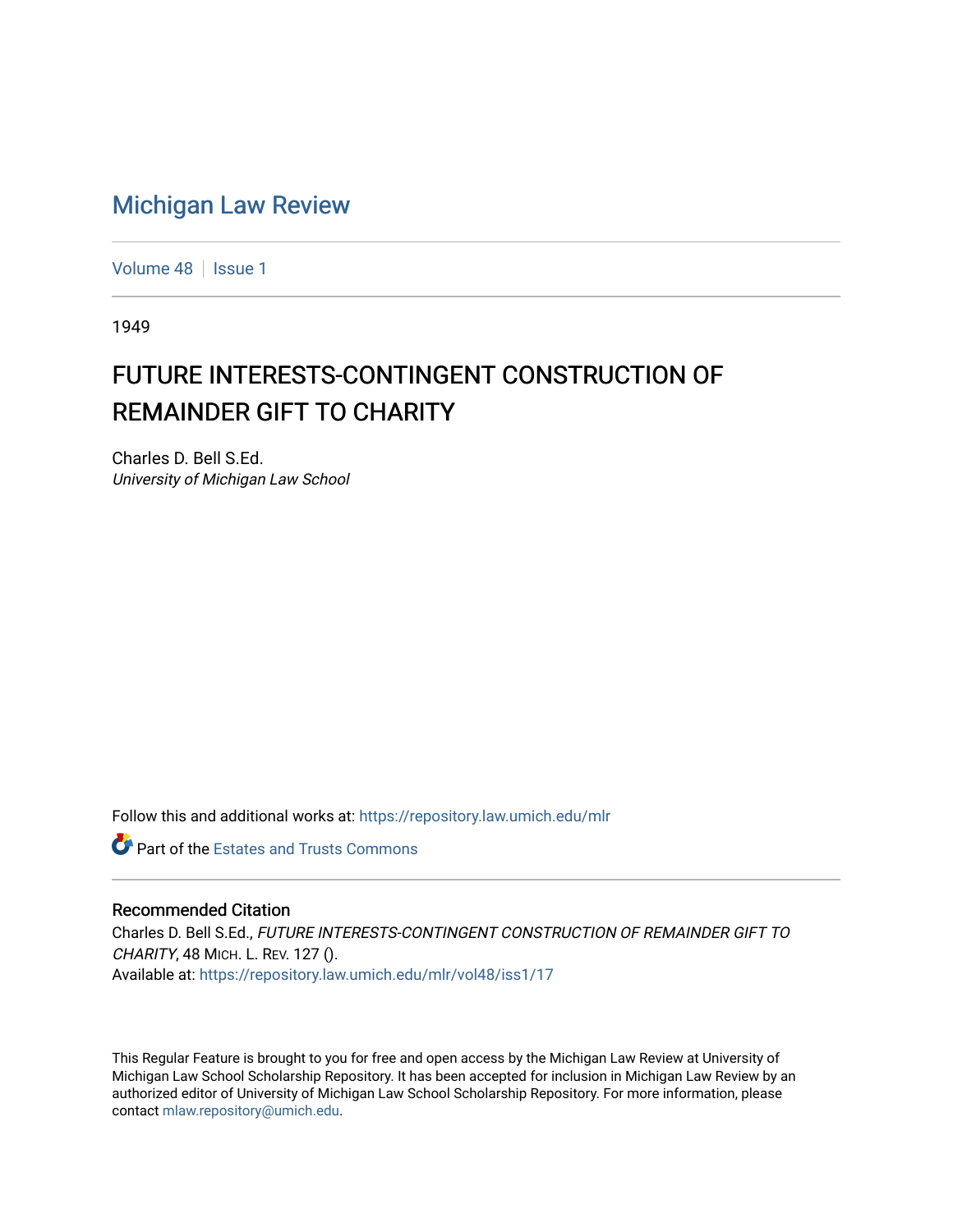Future Interests-Contingent Construction of Remainder Gift to CHARITY-Testator left property in trust to use the income, and such portions of principal as might be necessary, for the support, maintenance and education of his granddaughter during her life. Upon the death of the life tenant, the trustee was directed "to pay unto the Methodist Protestant University of Kansas City, Kansas, all the unexpended principal and interest thereof, if any, to have and to hold the same forever.'' Subsequent to the testator's death in 1904, but prior to the death of the life tenant, the remainderman assigned its interest to appellant's assignor, and then went out of existence.1 In 1945 the life tenant died, and the trustee sued to terminate the trust and ascertain the beneficiaries. The lower court found an implied condition precedent that the beneficiary survive the life tenant, and directed the trustees to pay to the residuary legatees. On appeal, *held,*  affirmed. *Horton v. Board of Education of the Methodist Protestant Church,*  (Wash. 1948) 201 P (2d) 163.

It is generally accepted that a gift to a named charity lapses if the charity is not in existence when the gift takes elfect.2 The fundamental problem in such cases is to discover when the gift takes effect, and this depends on whether it is

<sup>1</sup> The remainderman continued a nominal existence, but for the purpose of this case, the court treated it as nonexistent.

<sup>2</sup>Fisk v. Attorney-General, 4 Eq. 521 (1867); In re Magrath, 2 Ch. 331 (1913); In re Withall, 2 Ch. 236 (1932); In re Flathers' Estate, 157 Wash. 84, 288 P. 281 (1930); Gladding v. St. Mathews Church, 25 R.I. 628, 57 A. 860 (1904). The court in the principal case finds no general charitable purpose, and hence does not feel the cy pres doctrine is applicable.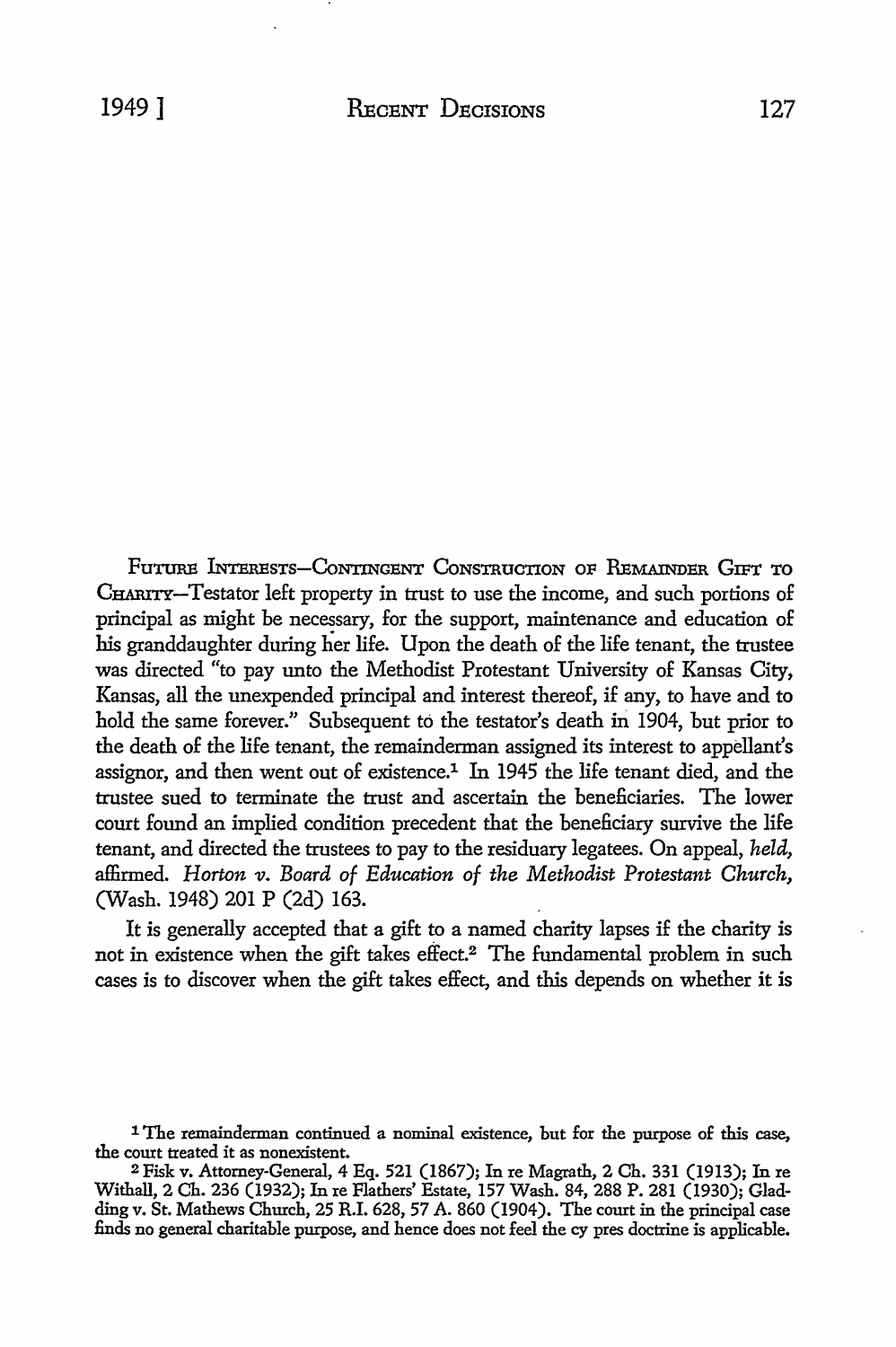vested or contingent. Remainder estates are said be be vested if they are ready to take effect in possession or enjoyment whenever and however the preceding estate terminates, and contingent if possession and enjoyment are postponed until the happening of an express or implied condition precedent.<sup>3</sup> Since there is no express language of condition in the principal case, the pertinent issue is whether testator's will evidences an intent that the remainderman must survive the life tenant to take. Where the testator does not clearly indicate his intent, courts generally favor charities and early vesting,<sup>4</sup> especially where there is no alternative gift.<sup>5</sup> The language of the present will does not seem to justify a contingent construction. The words "after her death" and "to pay unto" seem more appropriately described as referring to the time of payment than as indicating a condition precedent of survivorship.<sup>6</sup> Of course, if the gift is conditioned on the occurrence of an event, a contingent construction is indicated,<sup>7</sup> but the words "if any" alone should not be held to make an otherwise vested gift contingent. They probably indicate merely the presence of the power to invade the corpus, and it is well settled that the presence of such a power does not affect the nature of the remainder. 8 Though there seems to be little in the language of the principal case to suggest a condition precedent of survivorship, the court concludes that the testator intended a contingent gift because the gift to charity was not postponed solely to let in the life tenant.<sup>9</sup> Granted, as the court holds, that the granddaughter was the preferred beneficiary, it does not follow that the gift to charity was intended to be contingent unless the result be explained in terms of the unsatisfactory "divide and pay over" rule.10 Since the opposite conclusion

<sup>3</sup> GRAY, RULE AGAINST PERPETUITIES, 4th ed., p. 6 (1942); 1 SIMES, FUTURE INTER-EsTs, c. 5 (1936).

<sup>4</sup>Shufeldt v. Shufeldt, 130 Wash. 253, 227 P. 6 (1924); Estate of Isenberg, 28 Hawaii 590 (1925); see generally 69 C.J., Wills, pp. 597-602 (1934); PROPERTY RESTATEMENT, §243, comment (i) (1940).

<sup>5</sup>Dickerson v. Morse, 200 Iowa 115, 202 N.W. 601 (1925); In re Valentine's Will, 119 Misc. 442, 196 N.Y.S. 398 (1922); In re Brown's Estate, 289 Pa. 101, 137 A. 132 (1927). A question may be raised as to the effect of Wash. Rev. Stat. Ann. (Remington, 1932) §1404, which implies a reversion where there is no alternative gift over •

<sup>6</sup> Belcher v. Phelps, 109 Conn. 7, 144 A. 659 (1929); see 2 SIMES, FUTURE INTERESTS §354, (1936); In re Hurd's Estate, 303 Mich. 504, 6 N.W. (2d) 758 (1942) (remainder not divested by failure to survive the life tenant).

<sup>7</sup>Bowles v. Denny, 155 Wash. 535, 285 P. 422 (1930).

8 In re Estate of Gochnour, 192 Wash. 92, 72 P. (2d) 1027 (1937); In re Ivy's Estate, 4 Wash. (2d) 1, 101 P. (2d) 1074 (1940); cf Moore v. Holbrook, 175 Va. 471, 9 S.E. (2d) 447 (1940).

<sup>9</sup>If the remainder is postponed solely to let in a life tenant, the "divide and pay over" <sup>~</sup>rule does not render the gift contingent. See 69 C.J., Wills, §1721, n. 79.

1069 C.J., Wills, §1721, p. 628, lists substantial authority for the rule that the words "pay to" indicate a contingent gift when no other words of gift are present, before or after "pay to." The exceptions to this rule are many. In re McQueen's Will, 99 Misc. 185, 163 N.Y.S. 287 (1917) (held rule inapplicable where no alternative gift over); Steinway v. Steinway, 163 N.Y. 183, 57 N.E. 312 (1900) (held rule inapplicable where other words of gift were present). Perhaps the words in the principal case, "to have and to hold the same for